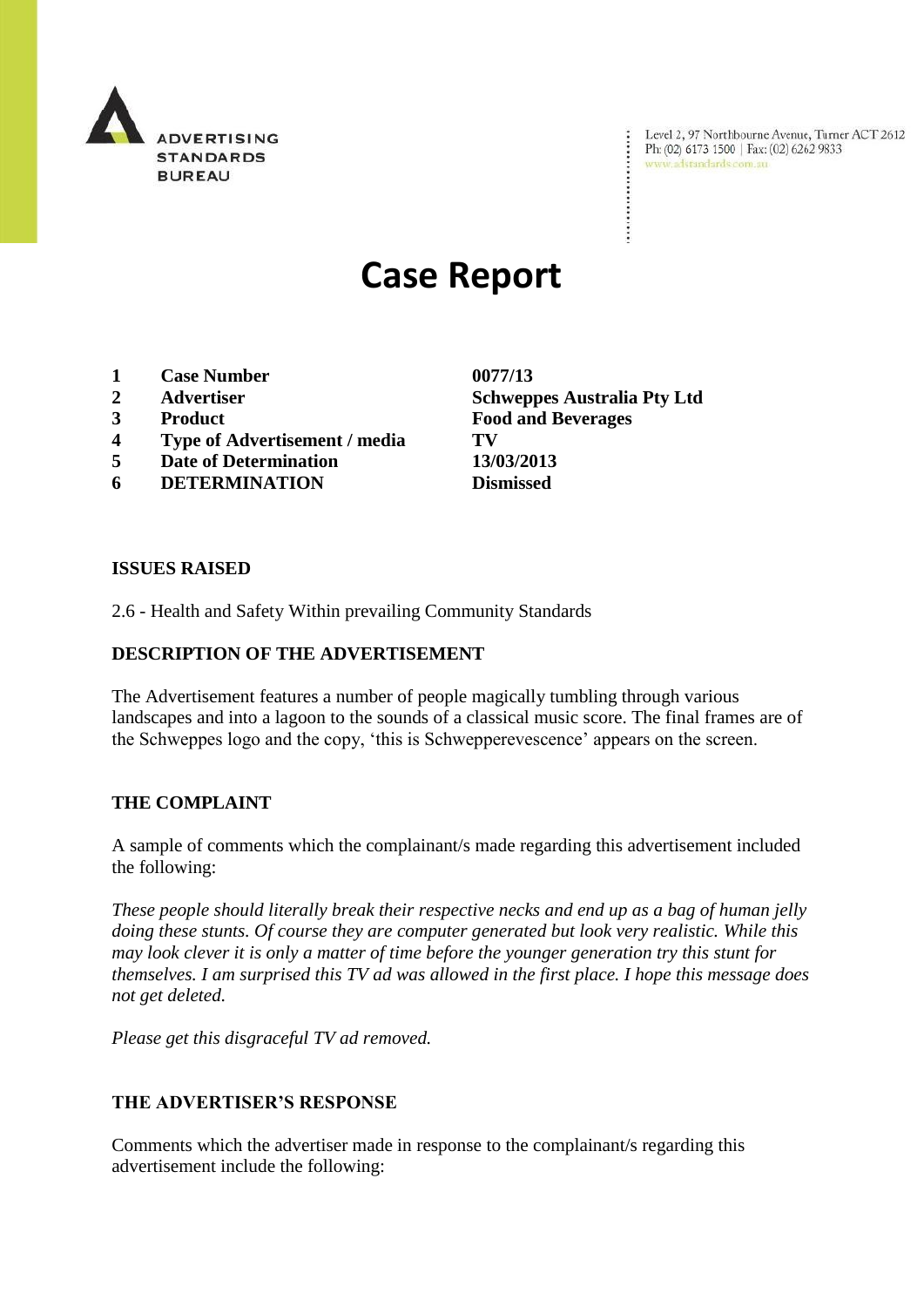*We refer to your letter of 28 February 2013, concerning a complaint received by ASB in relation to a Schweppes TV advertisement (Advertisement) produced by Schweppes Australia Pty Limited (the Advertiser). We appreciate the concern, however the Advertisement is intended to be lighthearted and whimsical. We do not condone or promote any kind of irresponsible social or public behaviour, especially anything that endangers the welfare of individuals or others.* 

*The Advertisement features a number of people magically tumbling through various landscapes and into a lagoon to the sounds of a classical music score. The final frames are of the Schweppes logo and the copy, 'this is Schwepperevescence' appears on the screen.* 

*The complaint suggests the advertisement promotes the idea of tumbling in a similar fashion to a younger generation and as such is in breach of Section 2 of the AANA Advertiser Code of Ethics.* 

*We believe the advertisement is within Section 2 of the AANA Advertiser Code of Ethics guidelines because of the following:* 

 *• The Advertisement does not promote unsafe or dangerous behaviour. There is no suggestion the behaviour could be imitated, as the actors in the Advertisement are clearly in a fanciful situation in which their tumbling is magically assisted;* 

 *• The Advertisement is not aimed at children. The Advertisement only uses actors over the age of 30 in formal clothing not only to appeal to people above the age of 25 but also as a means to heighten the idea that this situation is surreal; and*

 *1. The Advertisement has received a W classification from CAD and as such precludes the ad from being featured during C rated programming.*

*If you have any questions or require any further information, please do not hesitate to contact me.*

# **THE DETERMINATION**

The Advertising Standards Board ("Board") considered whether this advertisement breaches Section 2 of the Advertiser Code of Ethics (the "Code").

The Board noted the complainant's concern that the advertisement promotes dangerous activities that could be copied by others and is contrary to prevailing community standards on health and safety.